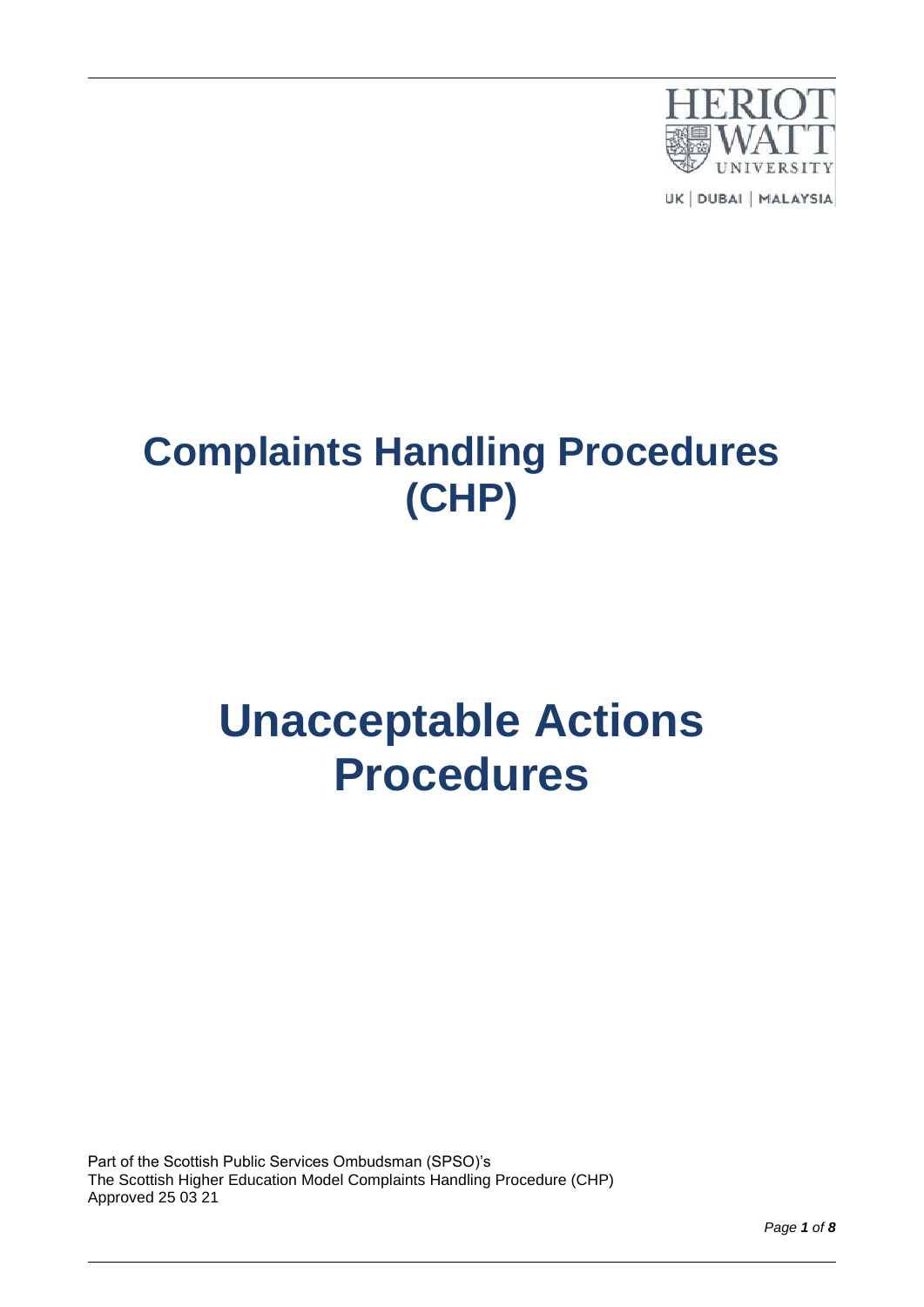## **Contents**

#### **Introduction................................................................................................................................. 3**

#### **What actions do Heriot-Watt University consider to be unacceptable or unreaasonsable .... 4**

- Aggressive or abusive behaviour
- Unreasonable or unacceptable demands
- Unreasonable or unacceptable levels of contact
- Unreasonable or unacceptable refusal to co-operate
- Unreasonable or unacceptable use of the complaints process

#### **How Heriot-Watt University will manage unacceptable or unreaasonsable behaviour ........... 6**

- Actions we may take
- Processes we we follow to make decisions about unreasonable and unacceptable behaviour
- Informing the complainant
- The process for appealing a decision to restrict contact

|--|--|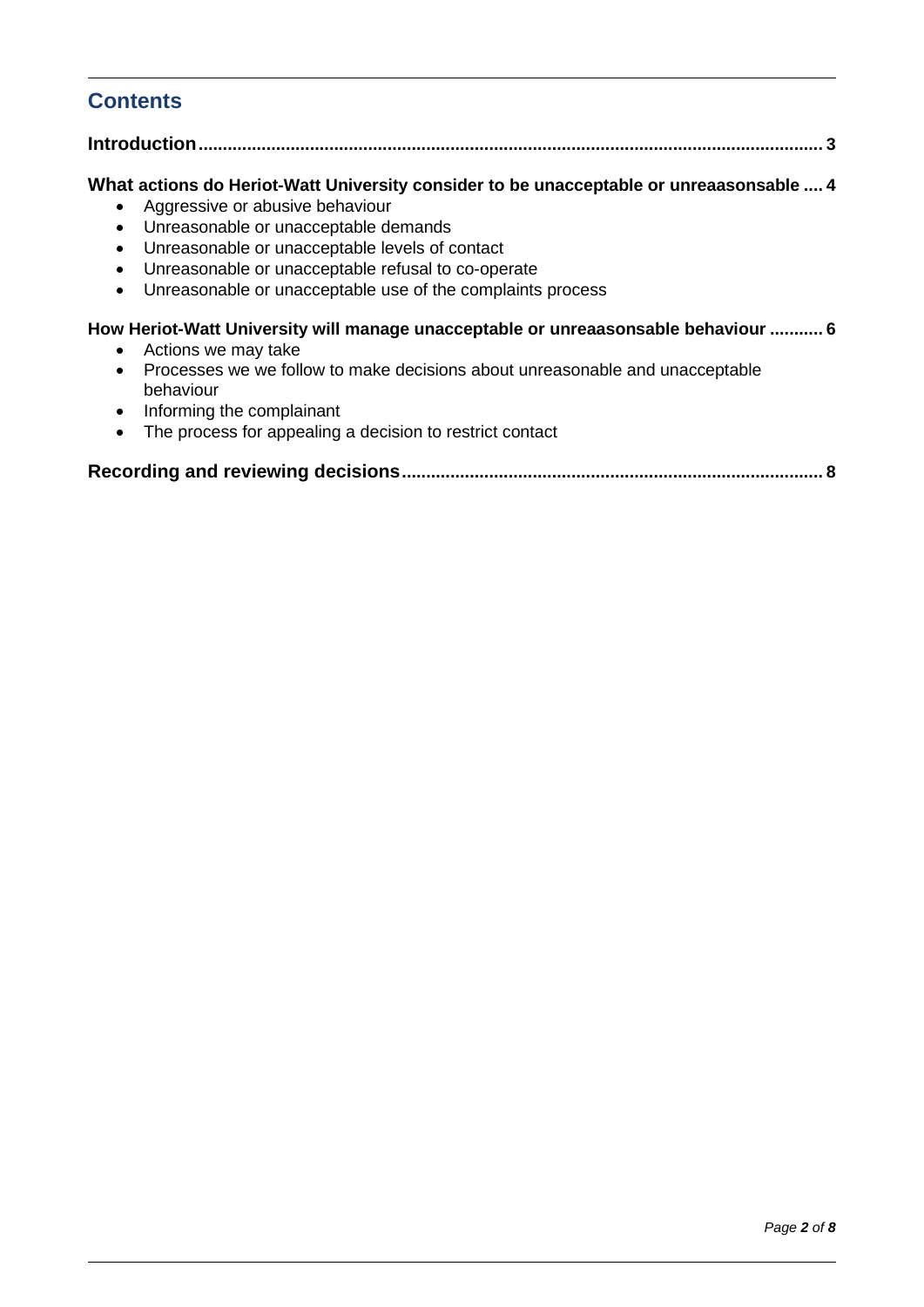## **Introduction**

Heriot-Watt University is committed to providing a fair and accessible Complaints Handling Procedure. The University believe that everyone who contacts us has the right to be treated with respect and dignity. The University also believe that our staff have the same rights, and the University must provide a safe working environment for all our staff. The University must also ensure the efficient and effective operation of our services, to all our customers.

The Heriot-Watt University Complaints Unacceptable Actions Procedure explains how we address unacceptable and unreasonable actions towards our staff. The procedure policy sets out the kinds of actions and behaviour that may have a negative effect and what the University will do if this occurs.

We recognise that some people may have difficulties in expressing themselves or communicating clearly, especially when anxious or upset. We also understand that some people may find it difficult to identify what impact their behaviour might have on other people. We will always consider making reasonable adjustments if we are asked to do so but we may still use the policy if actions or behaviours are having a negative effect on our staff or our work.

We believe that complainants have a right to be heard, understood and respected. However, occasionally, the behaviour or actions of individuals using our Complaints Handling Procedures makes it very difficult for us to deal with their complaint. In a small number of cases the actions of individuals become unacceptable because they involve abuse of our staff or our process.

When this happens we have to take action to protect our staff. We also consider the impact of the behaviour on our ability to do our work and provide a service to others.

This Complaints Unacceptable Actions Procedure explains how we will approach these situations.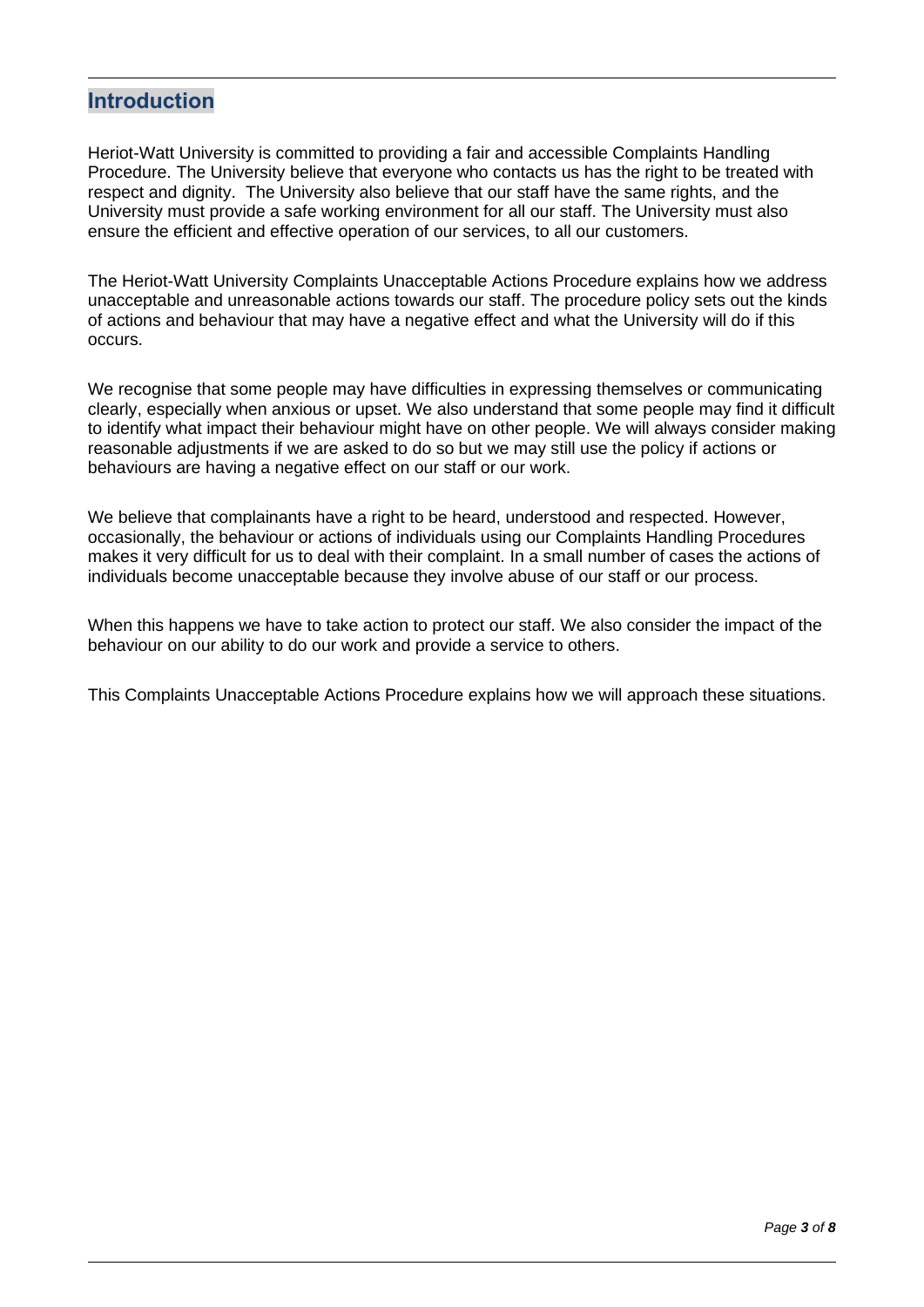## **What actions do Heriot-Watt University consider to be unacceptable or unreasonable**

People may act out of character in times of trouble or distress. There may have been upsetting or distressing circumstances leading up to a complaint coming to our office. Heriot-Watt University do not view behaviour as unacceptable just because a complainant is forceful or determined. In fact, the University accept that being persistent may sometimes be a positive advantage when pursuing a complaint.

However, we do consider actions that result in unreasonable demands, on or unreasonable behaviour, towards the University staff to be unacceptable. It is these actions that we aim to manage under this Procedure.

#### **Aggressive or abusive behaviour**

Heriot-Watt University understands that complainants may be angry about the issues they have raised in their complaint. If that anger escalates into aggression towards the University's staff, we consider that unacceptable. Any violence or abuse towards staff will not be accepted.

Violence is not restricted to acts of aggression that may result in physical harm. It also includes behaviour or language, whether verbal or written, that may cause staff to feel afraid, threatened or abused, and may include threats, personal verbal abuse, derogatory remarks or rudeness.

The University will judge each situation individually and appreciate individuals who come to us may be upset. Language which is designed to insult or degrade, is racist, sexist or homophobic or which makes serious allegations that individuals have committed certain conducts without any evidence is unacceptable. We may decide that comments aimed not at us but at third parties are unacceptable because of the effect that listening or reading them may have on our staff.

#### **Unreasonable or unacceptable demands**

A demand becomes unacceptable when it starts to (or when complying with the demand would) impact substantially on the work of the University. Examples of unacceptable actions grouped under this heading include:

- repeatedly demanding responses within an unreasonable timescale,
- insisting on seeing or speaking to a particular member of staff when that is not possible.
- repeatedly changing the substance of a complaint or raising unrelated concerns.

An example of such impact would be that the demand takes up an excessive amount of staff time and in so doing disadvantages other complainants and prevents their own complaint from being dealt with quickly.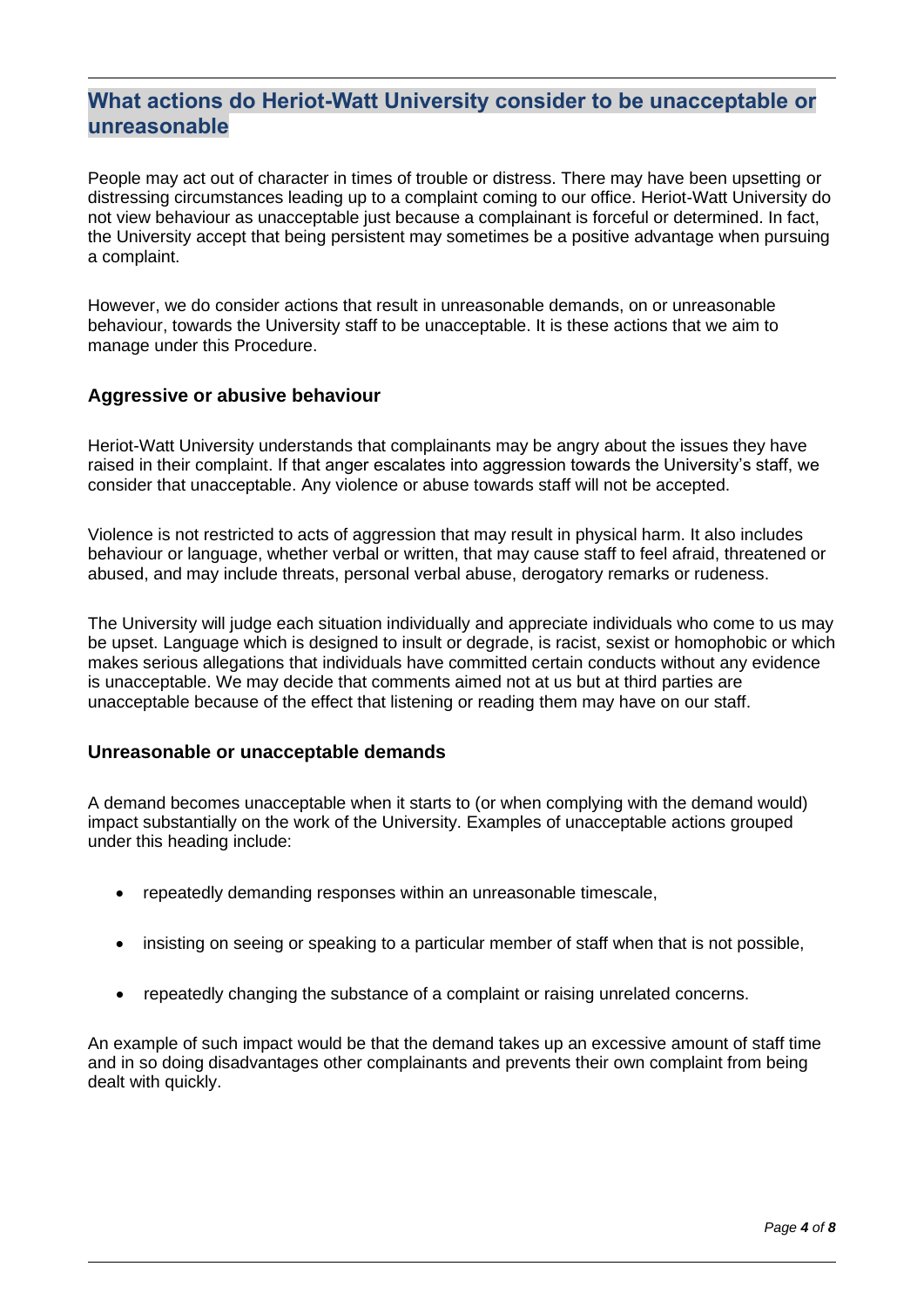#### **Unreasonable or unacceptable levels of contact**

Sometimes the volume and duration of contact made to our University Complaints Office by an individual causes problems. This can occur over a short period, for example, a number of calls in one day or one hour. It may occur over the life-span of a complaint when a complainant repeatedly makes long telephone calls to us or inundates us with copies of information that has been sent already or that is irrelevant to the complaint.

We consider that the level of contact has become unacceptable when the amount of time spent talking to a complainant on the telephone, or responding to, reviewing and filing emails or written correspondence impacts on our ability to deal with that complaint, or with other people's complaints.

#### **Unreasonable or unacceptable refusal to co-operate**

When the University considers a complaint, we will need to ask the individual who has complained to work with us. This can include agreeing with us the complaint we will look at; providing us with further information, evidence or comments on request; or helping us by summarising their concerns or completing a form for us.

Sometimes, an individual repeatedly refuses to cooperate and this makes it difficult for us to proceed. We will always seek to assist someone if they have a specific, genuine difficulty complying with a request. However, we consider it is unreasonable to bring a complaint to us and then not respond to reasonable requests.

#### **Unreasonable or unacceptable use of the complaints process**

Individuals with complaints about the University have the right to pursue their concerns through a range of means. They also have the right to complain more than once about the University if subsequent incidents occur.

However, this contact becomes unreasonable when the effect of the repeated complaints is to harass, or to prevent the University from pursuing a legitimate aim or implementing a legitimate decision. We consider access to the University's complaints system to be important and it would only be in exceptional circumstances that we would consider such repeated use as unreasonable; but we reserve the right to do so in those exceptional cases.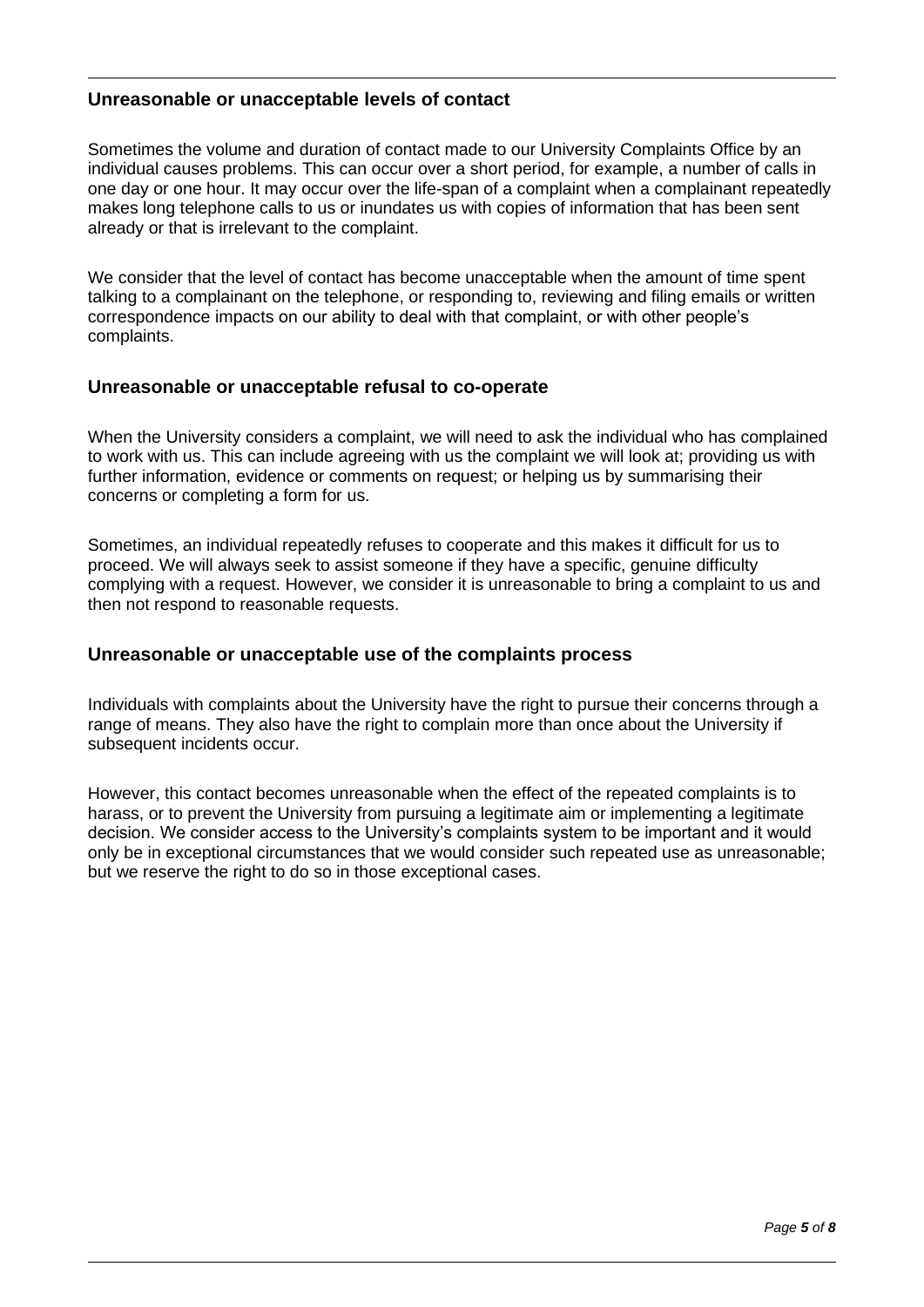## **How Heriot-Watt University will manage unacceptable or unreasonable behaviours**

The threat or use of physical violence, verbal abuse or harassment towards any University staff is likely to result in a termination of all direct contact with the complainant. Incidents may be reported to the police. This will always be the case if physical violence is used or threatened.

We will not accept any correspondence (in any format) that contains statements that are abusive to staff or contains allegations that lack substantive evidence. Where we can, we will return the correspondence. We will explain why and say that we consider the language used to be offensive, unnecessary and unhelpful and ask the sender to stop using such language. We will state that we will not respond to their correspondence if the action or behaviour continues.

#### **Actions we may take**

University staff will have the right to end telephone calls if they consider the caller aggressive, abusive or offensive. The University member of staff will tell the caller that their behaviour is unacceptable and end the call if the behaviour persists.

Where we consider continued correspondence on a wide range of issues to be excessive, we may tell the complainant that only a certain number of issues will be considered in a given period and we ask them to limit or focus their requests accordingly.

Where a complainant repeatedly phones, visits the office, raises repeated issues, or sends large numbers of documents where their relevance isn't clear, we may decide to:

- limit contact to telephone calls from the complainant at set times on set days;
- restrict contact to a nominated member of University staff who will deal with future calls or correspondence from the complainant;
- see the complainant by appointment only;
- restrict contact from the complainant to writing only;
- return any documents to the complainant or, in extreme cases, advise the complainant that further irrelevant documents will be destroyed; or,
- take any other action that we consider appropriate.

In exceptional cases, we reserve the right to refuse to consider a complaint or future complaints from an individual. We will take into account the impact on the individual and also whether there would be abrader public interest in considering the complaint further.

We will always tell the complainant what action we are taking and why.

#### **Processes we will follow to make decisions about unreasonable and unacceptable behaviour**

Any member of staff who directly experiences aggressive or abusive behaviour from a complainant has the authority to deal immediately with that behaviour in a manner they consider appropriate to the situation and in line with this procedure.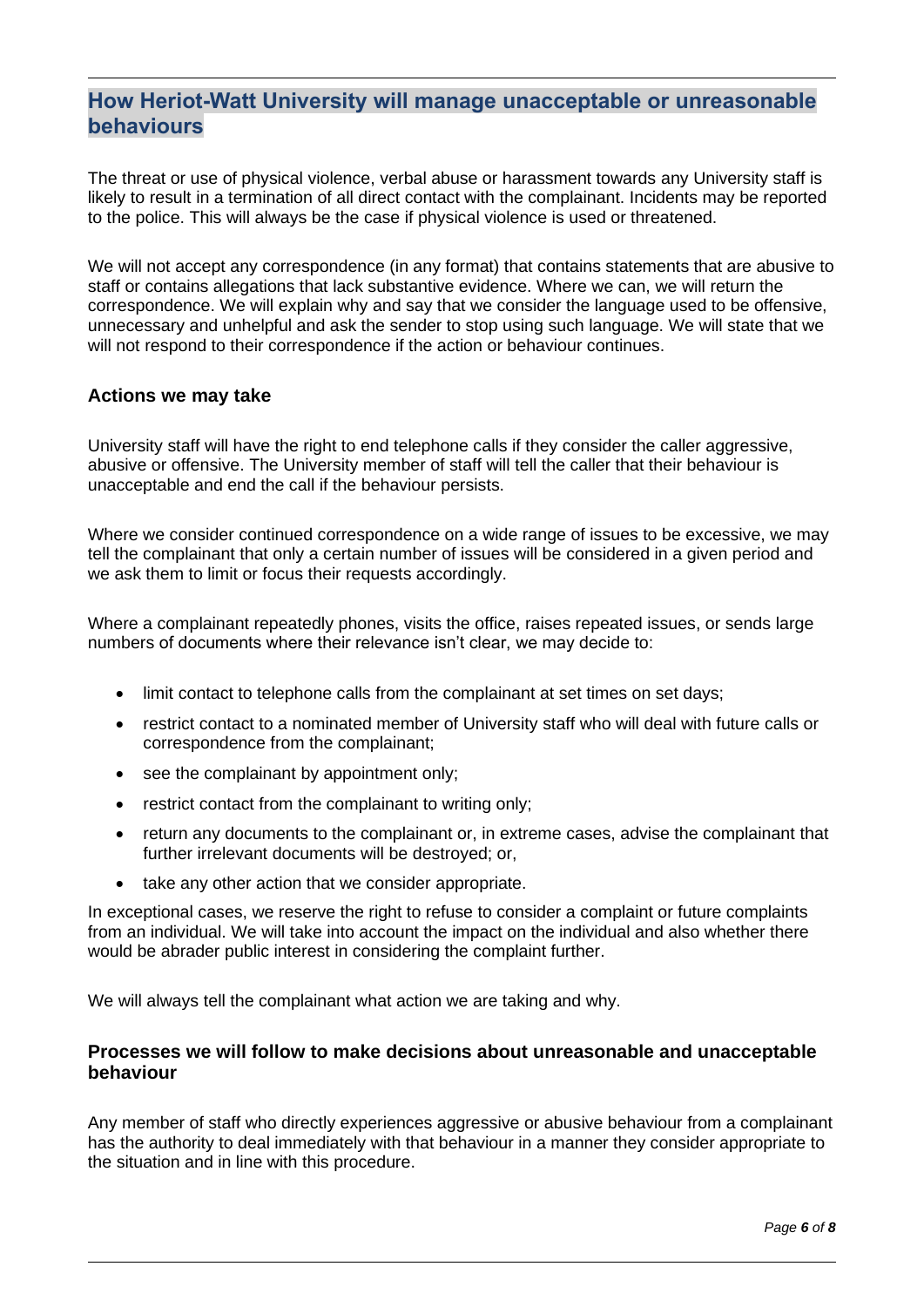With the exception of such immediate decisions taken at the time of an incident, decisions to restrict contact with the University are only taken after careful consideration of the situation and evidence by the relevant manager. Wherever possible, we will give a complainant the opportunity to change their behaviour or action before a decision is taken.

#### **Informing the complainant**

When the University makes an immediate decision in response to offensive, aggressive or abusive behaviour, the complainant will be advised at the time of the incident. When a decision has been made by senior management, a complainant will always be given the reason in writing as to why a decision has been made to restrict future contact, the restricted contact arrangements and, if relevant, the length of time that these restrictions will be in place. This ensures that the complainant has a record of the decision.

#### **The process for appealing a decision to restrict contact**

It is important that a decision can be reconsidered. A complainant can appeal a decision to restrict contact. If they do this, we will only consider arguments that relate to the restriction and not to either the complaint made to us or to our decision to close a complaint.

An appeal could include, for example, a complainant saying that:

- their actions were wrongly identified as unacceptable;
- the restrictions were disproportionate; or,
- that they will adversely impact on the individual because of personal circumstances.

A senior member of staff who was not involved in the original decision will consider the appeal. They have discretion to quash or vary the restriction as they think best. They will make their decision based on the evidence available to them. They must advise the complainant in writing that either the restricted contact arrangements still apply or a different course of action has been agreed.

We may review the restriction periodically or on further request after a period of time has passed.

Each case is different. We will explain in the letter setting out the restriction what review process will be in place for that restriction and in what circumstances they could request this be reconsidered.